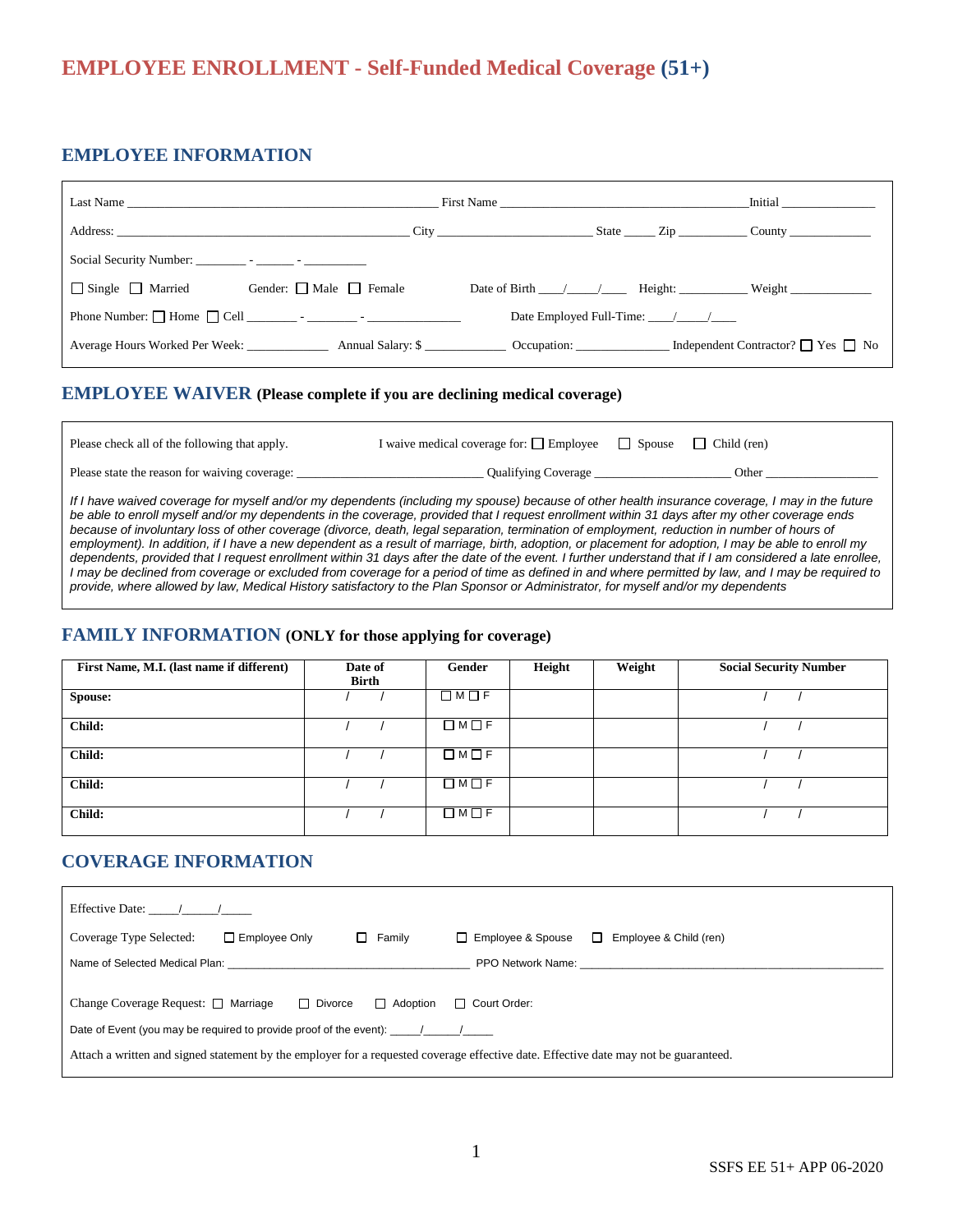## **ELIGIBILITY / OTHER INSURANCE**

| $\Box$ Y $\Box$ N Do you or any family members intend to keep other insurance coverage in addition to this coverage? If yes, list family members: |  |  |  |  |  |
|---------------------------------------------------------------------------------------------------------------------------------------------------|--|--|--|--|--|
|                                                                                                                                                   |  |  |  |  |  |
| List the name of the other insurance company(ies) and the policy number(s): __________________________________                                    |  |  |  |  |  |
| List family members covered by Medicare and their effective date:                                                                                 |  |  |  |  |  |
|                                                                                                                                                   |  |  |  |  |  |

## **MEDICAL INFORMATION (REQUIRED)**

| 1. $\Box$ Y $\Box$ N Within the past two (2) years, have you or any eligible dependent been diagnosed; had symptoms; had testing completed; had<br>treatment; tested positive for; taken medications; or received routine follow up or consultation for any of the following: Acquired<br>Immune Deficiency Syndrome (AIDS), AIDS Related Complex (ARC), HIV, Cancer/Tumor, Diabetes, Heart/Blood/Vascular<br>Disorder/Hypertension, Kidney Disorder, Liver Disorder, Hepatitis, Respiratory/Lung Disorder, Stroke, Systemic Lupus/Multiple<br>Sclerosis, Organ/Tissue Transplants, Immune System Disorder, Mental Disorder, Alcohol/Drug Abuse, Neurological Disorder, Birth<br>Defects/Congenital Disorder, Arthritis/Back/Joint Disorder, Intestinal/Digestive Disorder; or Infertility?<br>2. $\Box$ Y $\Box$ N Are you or any dependent disabled; hospital confined; pregnant; receiving treatment; taking medication; receiving follow up care;<br>been scheduled for or are awaiting results of any tests, biopsies, procedures or lab work; or been advised of a condition that will<br>require attention in the next twenty-four (24) months?<br>If pregnant, due date: $\frac{1}{\sqrt{1-\frac{1}{\sqrt{1-\frac{1}{\sqrt{1-\frac{1}{\sqrt{1-\frac{1}{\sqrt{1-\frac{1}{\sqrt{1-\frac{1}{\sqrt{1-\frac{1}{\sqrt{1-\frac{1}{\sqrt{1-\frac{1}{\sqrt{1-\frac{1}{\sqrt{1-\frac{1}{\sqrt{1-\frac{1}{\sqrt{1-\frac{1}{\sqrt{1-\frac{1}{\sqrt{1-\frac{1}{\sqrt{1-\frac{1}{\sqrt{1-\frac{1}{\sqrt{1-\frac{1}{\sqrt{1-\frac{1}{\sqrt{1-\frac{1}{\sqrt{1-\frac{1}{\sqrt{$<br>3. $\Box$ Y $\Box$ N Have you or any eligible dependent used tobacco products in the past twelve (12) months?<br>Please provide details to "Yes" answers, including information regarding last doctor visit and/or physical examination and all medications taken<br>(attach extra pages if needed with signature and date.)<br>Medication/Treatment/Surgery/Physician<br>Question/Letter<br>Illness/Impairment<br><b>Treatment Dates</b><br>Name |  |  |  |  |  |  |
|------------------------------------------------------------------------------------------------------------------------------------------------------------------------------------------------------------------------------------------------------------------------------------------------------------------------------------------------------------------------------------------------------------------------------------------------------------------------------------------------------------------------------------------------------------------------------------------------------------------------------------------------------------------------------------------------------------------------------------------------------------------------------------------------------------------------------------------------------------------------------------------------------------------------------------------------------------------------------------------------------------------------------------------------------------------------------------------------------------------------------------------------------------------------------------------------------------------------------------------------------------------------------------------------------------------------------------------------------------------------------------------------------------------------------------------------------------------------------------------------------------------------------------------------------------------------------------------------------------------------------------------------------------------------------------------------------------------------------------------------------------------------------------------------------------------------------------------------------------------------------------------------------------------------------------------------------------------------------------------------------------------------------|--|--|--|--|--|--|
|                                                                                                                                                                                                                                                                                                                                                                                                                                                                                                                                                                                                                                                                                                                                                                                                                                                                                                                                                                                                                                                                                                                                                                                                                                                                                                                                                                                                                                                                                                                                                                                                                                                                                                                                                                                                                                                                                                                                                                                                                              |  |  |  |  |  |  |
|                                                                                                                                                                                                                                                                                                                                                                                                                                                                                                                                                                                                                                                                                                                                                                                                                                                                                                                                                                                                                                                                                                                                                                                                                                                                                                                                                                                                                                                                                                                                                                                                                                                                                                                                                                                                                                                                                                                                                                                                                              |  |  |  |  |  |  |
|                                                                                                                                                                                                                                                                                                                                                                                                                                                                                                                                                                                                                                                                                                                                                                                                                                                                                                                                                                                                                                                                                                                                                                                                                                                                                                                                                                                                                                                                                                                                                                                                                                                                                                                                                                                                                                                                                                                                                                                                                              |  |  |  |  |  |  |
|                                                                                                                                                                                                                                                                                                                                                                                                                                                                                                                                                                                                                                                                                                                                                                                                                                                                                                                                                                                                                                                                                                                                                                                                                                                                                                                                                                                                                                                                                                                                                                                                                                                                                                                                                                                                                                                                                                                                                                                                                              |  |  |  |  |  |  |
|                                                                                                                                                                                                                                                                                                                                                                                                                                                                                                                                                                                                                                                                                                                                                                                                                                                                                                                                                                                                                                                                                                                                                                                                                                                                                                                                                                                                                                                                                                                                                                                                                                                                                                                                                                                                                                                                                                                                                                                                                              |  |  |  |  |  |  |
|                                                                                                                                                                                                                                                                                                                                                                                                                                                                                                                                                                                                                                                                                                                                                                                                                                                                                                                                                                                                                                                                                                                                                                                                                                                                                                                                                                                                                                                                                                                                                                                                                                                                                                                                                                                                                                                                                                                                                                                                                              |  |  |  |  |  |  |
|                                                                                                                                                                                                                                                                                                                                                                                                                                                                                                                                                                                                                                                                                                                                                                                                                                                                                                                                                                                                                                                                                                                                                                                                                                                                                                                                                                                                                                                                                                                                                                                                                                                                                                                                                                                                                                                                                                                                                                                                                              |  |  |  |  |  |  |
|                                                                                                                                                                                                                                                                                                                                                                                                                                                                                                                                                                                                                                                                                                                                                                                                                                                                                                                                                                                                                                                                                                                                                                                                                                                                                                                                                                                                                                                                                                                                                                                                                                                                                                                                                                                                                                                                                                                                                                                                                              |  |  |  |  |  |  |
|                                                                                                                                                                                                                                                                                                                                                                                                                                                                                                                                                                                                                                                                                                                                                                                                                                                                                                                                                                                                                                                                                                                                                                                                                                                                                                                                                                                                                                                                                                                                                                                                                                                                                                                                                                                                                                                                                                                                                                                                                              |  |  |  |  |  |  |
|                                                                                                                                                                                                                                                                                                                                                                                                                                                                                                                                                                                                                                                                                                                                                                                                                                                                                                                                                                                                                                                                                                                                                                                                                                                                                                                                                                                                                                                                                                                                                                                                                                                                                                                                                                                                                                                                                                                                                                                                                              |  |  |  |  |  |  |
|                                                                                                                                                                                                                                                                                                                                                                                                                                                                                                                                                                                                                                                                                                                                                                                                                                                                                                                                                                                                                                                                                                                                                                                                                                                                                                                                                                                                                                                                                                                                                                                                                                                                                                                                                                                                                                                                                                                                                                                                                              |  |  |  |  |  |  |
|                                                                                                                                                                                                                                                                                                                                                                                                                                                                                                                                                                                                                                                                                                                                                                                                                                                                                                                                                                                                                                                                                                                                                                                                                                                                                                                                                                                                                                                                                                                                                                                                                                                                                                                                                                                                                                                                                                                                                                                                                              |  |  |  |  |  |  |
|                                                                                                                                                                                                                                                                                                                                                                                                                                                                                                                                                                                                                                                                                                                                                                                                                                                                                                                                                                                                                                                                                                                                                                                                                                                                                                                                                                                                                                                                                                                                                                                                                                                                                                                                                                                                                                                                                                                                                                                                                              |  |  |  |  |  |  |